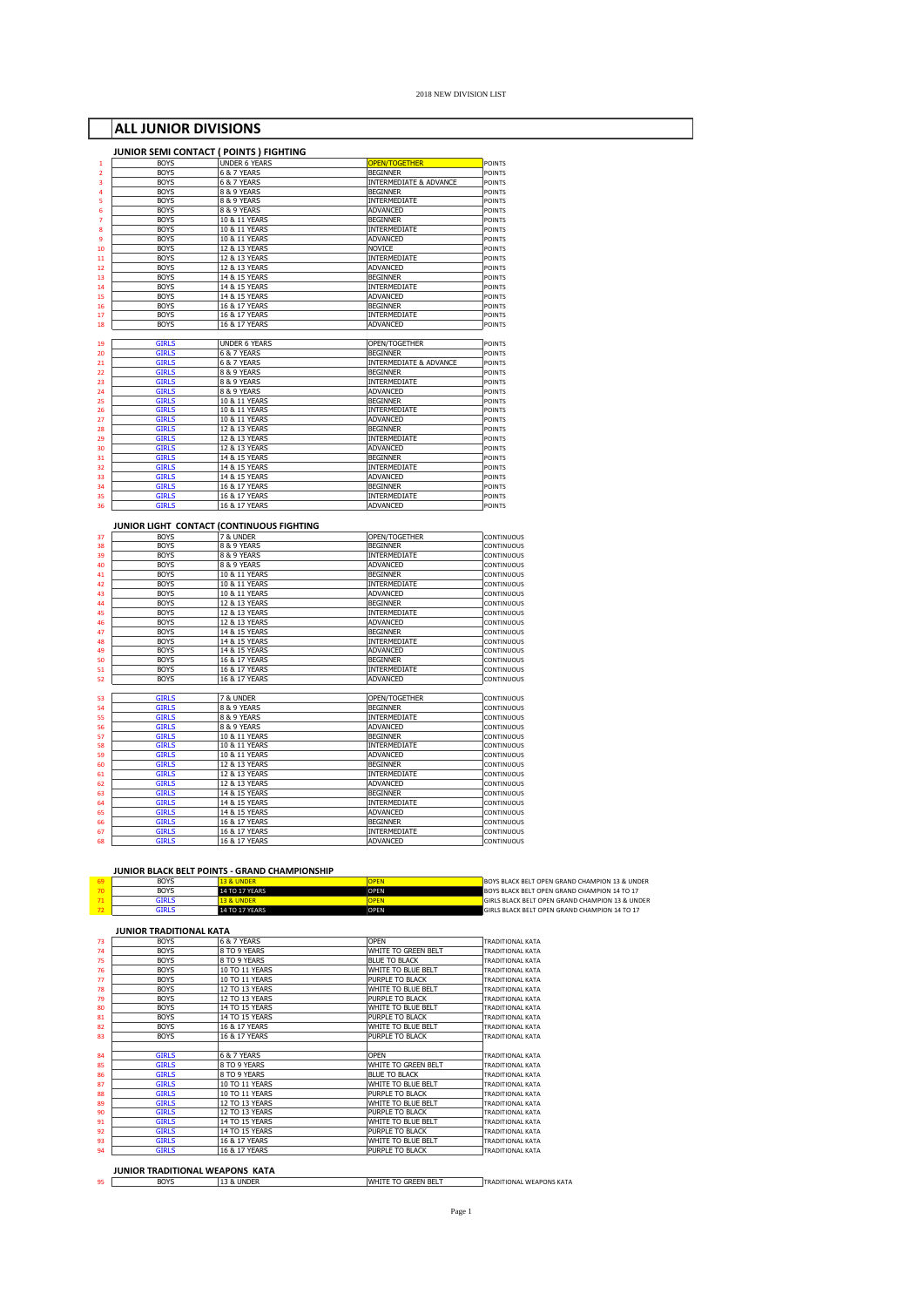| 96  | <b>BOYS</b>  | 13 & UNDER            | <b>BLUE TO BLACK BELT</b> | <b>TRADITIONAL WEAPONS KATA</b> |
|-----|--------------|-----------------------|---------------------------|---------------------------------|
| 97  | <b>BOYS</b>  | 14 TO 17 YEARS        | WHITE TO GREEN BELT       | <b>TRADITIONAL WEAPONS KATA</b> |
| 98  | <b>BOYS</b>  | <b>14 TO 17 YEARS</b> | <b>BLUE TO BLACK BELT</b> | <b>TRADITIONAL WEAPONS KATA</b> |
| 99  | <b>GIRLS</b> | 13 & UNDER            | WHITE TO GREEN BELT       | <b>TRADITIONAL WEAPONS KATA</b> |
| 100 | <b>GIRLS</b> | 13 & UNDER            | BLUE TO BLACK BELT        | <b>TRADITIONAL WEAPONS KATA</b> |
| 101 | <b>GIRLS</b> | 14 TO 17 YEARS        | WHITE TO GREEN BELT       | <b>TRADITIONAL WEAPONS KATA</b> |
| 102 | GIRLS.       | <b>14 TO 17 YEARS</b> | BLUE TO BLACK BELT        | <b>TRADITIONAL WEAPONS KATA</b> |
|     |              |                       |                           |                                 |

# **JUNIOR FREE STYLE CREATIVE FORMS -MUSICAL**

| 103 | <b>BOYS</b>  | <b>11 &amp; UNDER</b> | WHITE TO GREEN BELT       | <b>FREESTYLE CREATIVE FORMS</b> |
|-----|--------------|-----------------------|---------------------------|---------------------------------|
| 104 | <b>BOYS</b>  | <b>11 &amp; UNDER</b> | <b>BLUE TO BLACK BELT</b> | <b>FREESTYLE CREATIVE FORMS</b> |
| 105 | <b>BOYS</b>  | 12 TO 14 YEARS        | WHITE TO GREEN BELT       | <b>FREESTYLE CREATIVE FORMS</b> |
| 106 | <b>BOYS</b>  | 12 TO 14 YEARS        | BLUE TO BLACK BELT        | <b>FREESTYLE CREATIVE FORMS</b> |
| 107 | <b>BOYS</b>  | 15 TO 17 YEARS        | WHITE TO GREEN BELT       | <b>FREESTYLE CREATIVE FORMS</b> |
| 108 | <b>BOYS</b>  | <b>15 TO 17 YEARS</b> | <b>BLUE TO BLACK BELT</b> | <b>FREESTYLE CREATIVE FORMS</b> |
| 109 | <b>GIRLS</b> | <b>11 &amp; UNDER</b> | WHITE TO GREEN BELT       | <b>FREESTYLE CREATIVE FORMS</b> |
| 110 | <b>GIRLS</b> | <b>11 &amp; UNDER</b> | <b>BLUE TO BLACK BELT</b> | <b>FREESTYLE CREATIVE FORMS</b> |
| 111 | <b>GIRLS</b> | 12 TO 14 YEARS        | WHITE TO GREEN BELT       | <b>FREESTYLE CREATIVE FORMS</b> |
| 112 | <b>GIRLS</b> | 12 TO 14 YEARS        | <b>BLUE TO BLACK BELT</b> | <b>FREESTYLE CREATIVE FORMS</b> |
| 113 | <b>GIRLS</b> | 15 TO 17 YEARS        | WHITE TO GREEN BELT       | <b>FREESTYLE CREATIVE FORMS</b> |
| 114 | <b>GIRLS</b> | <b>15 TO 17 YEARS</b> | <b>BLUE TO BLACK BELT</b> | <b>FREESTYLE CREATIVE FORMS</b> |

## **JUNIOR CREATIVE WEAPONS FORMS -MUSICAL**

| 115 | <b>BOYS</b>  | <b>11 &amp; UNDER</b> | WHITE TO GREEN BELT       | <b>FREESTYLE CREATIVE WEAPON FORMS</b> |
|-----|--------------|-----------------------|---------------------------|----------------------------------------|
| 116 | <b>BOYS</b>  | <b>11 &amp; UNDER</b> | <b>BLUE TO BLACK BELT</b> | <b>FREESTYLE CREATIVE WEAPON FORMS</b> |
| 117 | <b>BOYS</b>  | 12 TO 14 YEARS        | WHITE TO GREEN BELT       | <b>FREESTYLE CREATIVE WEAPON FORMS</b> |
| 118 | <b>BOYS</b>  | 12 TO 14 YEARS        | <b>BLUE TO BLACK BELT</b> | <b>FREESTYLE CREATIVE WEAPON FORMS</b> |
| 119 | <b>BOYS</b>  | 15 TO 17 YEARS        | WHITE TO GREEN BELT       | <b>FREESTYLE CREATIVE WEAPON FORMS</b> |
| 120 | <b>BOYS</b>  | <b>15 TO 17 YEARS</b> | <b>BLUE TO BLACK BELT</b> | <b>ERFESTYLE CREATIVE WEAPON FORMS</b> |
| 121 | <b>GIRLS</b> | <b>11 &amp; UNDER</b> | WHITE TO GREEN BELT       | <b>FREESTYLE CREATIVE WEAPON FORMS</b> |
| 122 | <b>GIRLS</b> | 11 & UNDER            | BLUE TO BLACK BELT        | <b>FREESTYLE CREATIVE WEAPON FORMS</b> |
| 123 | <b>GIRLS</b> | 12 TO 14 YEARS        | WHITE TO GREEN BELT       | <b>FREESTYLE CREATIVE WEAPON FORMS</b> |
| 124 | <b>GIRLS</b> | 12 TO 14 YEARS        | <b>BLUE TO BLACK BELT</b> | <b>FREESTYLE CREATIVE WEAPON FORMS</b> |
| 125 | <b>GIRLS</b> | 15 TO 17 YEARS        | WHITE TO GREEN BELT       | <b>FREESTYLE CREATIVE WEAPON FORMS</b> |
| 126 | <b>GIRLS</b> | <b>15 TO 17 YEARS</b> | <b>BLUE TO BLACK BELT</b> | <b>ERFESTYLE CREATIVE WEAPON FORMS</b> |
|     |              |                       |                           |                                        |

## **JUNIOR TRADITIONAL UNISON KATA & SYNCHRONISED FORMS TOGETHER**

| 127 | OPEN                         | 13 & UNDER     | OPFN | <b>UNISON KATA</b> |  |  |  |
|-----|------------------------------|----------------|------|--------------------|--|--|--|
| 128 | <b>OPFN</b>                  | 14 TO 17 YEARS | OPFN | <b>UNISON KATA</b> |  |  |  |
|     |                              |                |      |                    |  |  |  |
|     | JUNIOR XMA KICKING CHALLENGE |                |      |                    |  |  |  |

|     | JUNIUR AMA RICRING CHALLENGE |                |                   |                        |
|-----|------------------------------|----------------|-------------------|------------------------|
| 129 | <b>BOYS</b>                  | 12 & UNDER     | ALL GRADES        | <b>X-TREME KICKING</b> |
| 130 | <b>BOYS</b>                  | 13 TO 17 YEARS | ALL GRADES        | X-TREME KICKING        |
| 131 | GIRI S                       | 12 & UNDER     | ALL GRADES        | X-TREME KICKING        |
| 132 | girls                        | 13 TO 17 YEARS | <b>ALL GRADES</b> | <b>X-TREME KICKING</b> |
|     |                              |                |                   |                        |

## **JUNIOR HIGH KICK CHALLENGE**

| 133 | <b>BOYS</b>  | 10 & UNDER            | OPEN | <b>HIGH KICK CHALLENGE</b> |
|-----|--------------|-----------------------|------|----------------------------|
| 134 | <b>BOYS</b>  | 11 TO 14 YEARS        | OPFN | <b>HIGH KICK CHALLENGE</b> |
| 135 | <b>BOYS</b>  | 15 TO 17 YEARS        | OPFN | <b>HIGH KICK CHALLENGE</b> |
| 136 | GIRLS.       | <b>10 &amp; UNDER</b> | OPFN | <b>HIGH KICK CHALLENGE</b> |
| 137 | <b>GIRLS</b> | 11 TO 14 YEARS        | OPFN | <b>HIGH KICK CHALLENGE</b> |
| 138 | GIRLS        | 15 TO 17 YEARS        | OPFN | <b>HIGH KICK CHALLENGE</b> |

# **JUNIOR TAG TEAM**

| 139 | <b>BOYS</b> | 13 & UNDER     | <b>OPFN</b>          | <b>TAG TEAM FIGHTING</b> |
|-----|-------------|----------------|----------------------|--------------------------|
| 140 | <b>BOYS</b> | 14 TO 17 YEARS | WHITE TO GREEN BELT  | <b>TAG TEAM FIGHTING</b> |
| 141 | <b>BOYS</b> | 14 TO 17 YEARS | BLUE TO BLACK        | <b>TAG TEAM FIGHTING</b> |
| 142 | GIRLS       | 13 & UNDER     | OPFN                 | <b>TAG TEAM FIGHTING</b> |
| 143 | GIRI S      | 14 TO 17 YEARS | WHITE TO GREEN BELT  | <b>TAG TEAM FIGHTING</b> |
| 144 | GIRLS       | 14 TO 17 YEARS | <b>BLUE TO BLACK</b> | <b>TAG TEAM FIGHTING</b> |
|     |             |                |                      |                          |

## **JUNIOR TRADITIONAL KUMITE FIGHTING - POINTS**

| 145 | <b>BOYS</b> | 6 & 7 YEARS    | <b>OPEN</b>            | <b>KUMITE</b> |
|-----|-------------|----------------|------------------------|---------------|
| 146 | <b>BOYS</b> | 8 TO 9 YEARS   | WHITE TO GREEN BELT    | <b>KUMITE</b> |
| 147 | <b>BOYS</b> | 8 TO 9 YEARS   | <b>BLUE TO BLACK</b>   | <b>KUMITE</b> |
| 148 | <b>BOYS</b> | 10 TO 11 YEARS | WHITE TO BLUE BELT     | <b>KUMITE</b> |
| 149 | <b>BOYS</b> | 10 TO 11 YEARS | <b>PURPLE TO BLACK</b> | <b>KUMITE</b> |
| 150 | <b>BOYS</b> | 12 TO 13 YEARS | WHITE TO BLUE BELT     | <b>KUMITE</b> |
| 151 | <b>BOYS</b> | 12 TO 13 YEARS | <b>PURPLE TO BLACK</b> | <b>KUMITE</b> |
| 152 | <b>BOYS</b> | 14 TO 15 YEARS | WHITE TO BLUE BELT     | <b>KUMITE</b> |
| 153 | <b>BOYS</b> | 14 TO 15 YEARS | PURPLE TO BLACK        | <b>KUMITE</b> |
| 154 | <b>BOYS</b> | 16 & 17 YEARS  | WHITE TO BLUE BELT     | <b>KUMITE</b> |
| 155 | <b>BOYS</b> | 16 & 17 YEARS  | <b>PURPLE TO BLACK</b> | <b>KUMITE</b> |
|     |             |                |                        |               |

| <b>GIRLS</b> | 16 & 7 YEARS   | IOPEN               | <b>KUMITE</b>                                                                                                                |
|--------------|----------------|---------------------|------------------------------------------------------------------------------------------------------------------------------|
| <b>GIRLS</b> | 8 TO 9 YEARS   | WHITE TO GREEN BELT | KUMITE                                                                                                                       |
| <b>GIRLS</b> | 8 TO 9 YEARS   |                     | KUMITE                                                                                                                       |
| <b>GIRLS</b> | 10 TO 11 YEARS | WHITE TO BLUE BELT  | KUMITE                                                                                                                       |
| <b>GIRLS</b> | 10 TO 11 YEARS |                     | KUMITE                                                                                                                       |
| <b>GIRLS</b> | 12 TO 13 YEARS | WHITE TO BLUE BELT  | KUMITE                                                                                                                       |
| <b>GIRLS</b> | 12 TO 13 YEARS |                     | KUMITE                                                                                                                       |
| <b>GIRLS</b> | 14 TO 15 YEARS | WHITE TO BLUE BELT  | KUMITE                                                                                                                       |
| <b>GIRLS</b> | 14 TO 15 YEARS |                     | <b>KUMITE</b>                                                                                                                |
| <b>GIRLS</b> | 16 & 17 YEARS  | WHITE TO BLUE BELT  | KUMITE                                                                                                                       |
| <b>GIRLS</b> | 16 & 17 YEARS  |                     | <b>KUMITE</b>                                                                                                                |
|              |                |                     | <b>BLUE TO BLACK</b><br><b>PURPLE TO BLACK</b><br><b>PURPLE TO BLACK</b><br><b>PURPLE TO BLACK</b><br><b>PURPLE TO BLACK</b> |

## **BOYS JUNIOR SUBMISSION GRAPPLING**

| <b>BOYS</b> | 6 & 7 YEARS BOYS | LIGHT        | <b>GRAPPLING</b> |
|-------------|------------------|--------------|------------------|
| <b>BOYS</b> | 6 & 7 YEARS BOYS | MEDIUM       | <b>GRAPPLING</b> |
| <b>BOYS</b> | 6 & 7 YEARS BOYS | <b>HEAVY</b> | <b>GRAPPLING</b> |
| <b>BOYS</b> | 8 & 9 YEARS BOYS | LIGHT        | <b>GRAPPLING</b> |
| <b>BOYS</b> | 8 & 9 YEARS BOYS | MEDIUM       | <b>GRAPPLING</b> |
| <b>BOYS</b> | 8 & 9 YEARS BOYS | <b>HEAVY</b> | <b>GRAPPLING</b> |
| <b>BOYS</b> | 10 & 11 BOYS     | LIGHT        | <b>GRAPPLING</b> |
| <b>BOYS</b> | 10 & 11 BOYS     | MEDIUM       | <b>GRAPPLING</b> |
| <b>BOYS</b> | 10 & 11 BOYS     | HEAVY        | <b>GRAPPLING</b> |
| <b>BOYS</b> | 12 & 13 BOYS     | LIGHT        | <b>GRAPPLING</b> |
| <b>BOYS</b> | 12 & 13 BOYS     | MEDIUM       | <b>GRAPPLING</b> |
| <b>BOYS</b> | 12 & 13 BOYS     | <b>HEAVY</b> | GRAPPLING        |
|             |                  |              |                  |

| <b>BOYS</b> | <b>BEGINNER</b>                                              |                                                                                                        | <b>SUBMISSION GRAPPLING</b>                                                                                                                                 |
|-------------|--------------------------------------------------------------|--------------------------------------------------------------------------------------------------------|-------------------------------------------------------------------------------------------------------------------------------------------------------------|
| <b>BOYS</b> | <b>ADVANCED</b>                                              |                                                                                                        | <b>SUBMISSION GRAPPLING</b>                                                                                                                                 |
| <b>BOYS</b> | <b>BEGINNER</b>                                              |                                                                                                        | <b>SUBMISSION GRAPPLING</b>                                                                                                                                 |
| <b>BOYS</b> |                                                              |                                                                                                        | <b>SUBMISSION GRAPPLING</b>                                                                                                                                 |
|             | 14 & 15 BOYS<br>14 & 15 BOYS<br>14 & 15 BOYS<br>14 & 15 BOYS | or combine the above weight and age classes the day of the event depending on the turnout.<br>ADVANCED | under 55 LESS THAN 1 YEAR EXPERIENCE<br>under 55 kg OVER 1 YEARS EXPERIENCE<br>55 TO 63kg LESS THAN 1 YEAR EXPERIENCE<br>55 TO 63kg OVER 1 YEARS EXPERIENCE |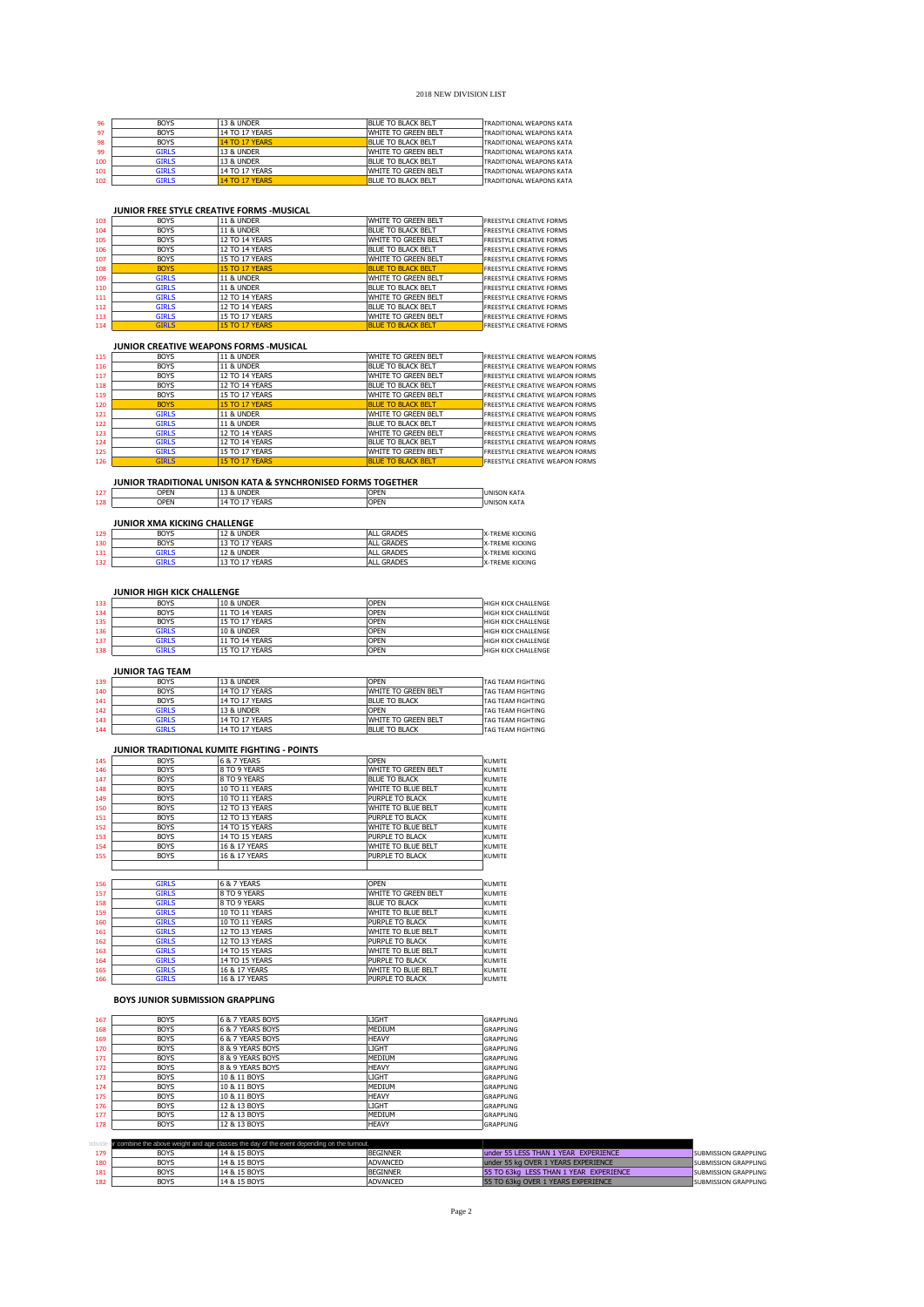| 183 | <b>BOYS</b> | 14 & 15 BOYS                                                                               | <b>BEGINNER</b> | >63 TO 70kg LESS THAN 1 YEAR EXPERIENCE | <b>SUBMISSION GRAPPLING</b> |
|-----|-------------|--------------------------------------------------------------------------------------------|-----------------|-----------------------------------------|-----------------------------|
| 184 | <b>BOYS</b> | 14 & 15 BOYS                                                                               | ADVANCED        | >63 TO 70kg OVER 1 YEARS EXPERIENCE     | <b>SUBMISSION GRAPPLING</b> |
| 185 | <b>BOYS</b> | 14 & 15 BOYS                                                                               | <b>BEGINNER</b> | over 70kg LESS THAN 1 YEAR EXPERIENCE   | <b>SUBMISSION GRAPPLING</b> |
| 186 | <b>BOYS</b> | 14 & 15 BOYS                                                                               | ADVANCED        | over 70kg OVER 1 YEARS EXPERIENCE       | <b>SUBMISSION GRAPPLING</b> |
|     |             | or combine the above weight and age classes the day of the event depending on the turnout. |                 |                                         |                             |
| 187 | BOYS        | 16 & 17 BOYS                                                                               | <b>BEGINNER</b> | under 65 LESS THAN 1 YEAR EXPERIENCE    | <b>SUBMISSION GRAPPLING</b> |
| 188 | <b>BOYS</b> | 16 & 17 BOYS                                                                               | <b>ADVANCED</b> | under 65 kg OVER 1 YEARS EXPERIENCE     | <b>SUBMISSION GRAPPLING</b> |
| 189 | <b>BOYS</b> | 16 & 17 BOYS                                                                               | <b>BEGINNER</b> | 65 TO 75kg LESS THAN 1 YEAR EXPERIENCE  | <b>SUBMISSION GRAPPLING</b> |
| 190 | <b>BOYS</b> | 16 & 17 BOYS                                                                               | ADVANCED        | 65 TO 75kg OVER 1 YEARS EXPERIENCE      | <b>SUBMISSION GRAPPLING</b> |
| 191 | <b>BOYS</b> | 16 & 17 BOYS                                                                               | <b>BEGINNER</b> | >75 TO 85kg LESS THAN 1 YEAR EXPERIENCE | <b>SUBMISSION GRAPPLING</b> |
| 192 | <b>BOYS</b> | 16 & 17 BOYS                                                                               | ADVANCED        | >75 TO 85kg OVER 1 YEARS EXPERIENCE     | <b>SUBMISSION GRAPPLING</b> |
| 193 | <b>BOYS</b> | 16 & 17 BOYS                                                                               | <b>BEGINNER</b> | over 85kg LESS THAN 1 YEAR EXPERIENCE   | <b>SUBMISSION GRAPPLING</b> |
| 194 | <b>BOYS</b> | 16 & 17 BOYS                                                                               | ADVANCED        | over 85kg OVER 1 YEARS EXPERIENCE       | <b>SUBMISSION GRAPPLING</b> |
|     |             | or combine the above weight and age classes the day of the event depending on the turnout. |                 |                                         |                             |

**GIRLS JUNIOR SUBMISSION GRAPPLING**

| 195 | <b>GIRLS</b> | 6 & 7 YEARS GIRLS | LIGHT         | <b>GRAPPLING</b> |
|-----|--------------|-------------------|---------------|------------------|
| 196 | <b>GIRLS</b> | 6 & 7 YEARS GIRLS | MEDIUM        | <b>GRAPPLING</b> |
| 197 | <b>GIRLS</b> | 6 & 7 YEARS GIRLS | <b>HEAVY</b>  | <b>GRAPPLING</b> |
| 198 | <b>GIRLS</b> | 8 & 9 YEARS GIRLS | LIGHT         | <b>GRAPPLING</b> |
| 199 | <b>GIRLS</b> | 8 & 9 YEARS GIRLS | MEDIUM        | <b>GRAPPLING</b> |
| 200 | <b>GIRLS</b> | 8 & 9 YEARS GIRLS | <b>HEAVY</b>  | <b>GRAPPLING</b> |
| 201 | <b>GIRLS</b> | 10 & 11 GIRLS     | LIGHT         | <b>GRAPPLING</b> |
| 202 | <b>GIRLS</b> | 10 & 11 GIRLS     | MEDIUM        | <b>GRAPPLING</b> |
| 203 | <b>GIRLS</b> | 10 & 11 GIRLS     | <b>HEAVY</b>  | <b>GRAPPLING</b> |
| 204 | <b>GIRLS</b> | 12 & 13 GIRLS     | LIGHT         | <b>GRAPPLING</b> |
| 205 | <b>GIRLS</b> | 12 & 13 GIRLS     | <b>MEDIUM</b> | <b>GRAPPLING</b> |
| 206 | <b>GIRLS</b> | 12 & 13 GIRLS     | <b>HEAVY</b>  | GRAPPLING        |

|     |              | or combine the above weight and age classes the day of the event depending on the turnout. |                 |                                        |                             |
|-----|--------------|--------------------------------------------------------------------------------------------|-----------------|----------------------------------------|-----------------------------|
| 207 | <b>GIRLS</b> | 14 & 15 GIRLS                                                                              | <b>BEGINNER</b> | under 45kg LESS THAN 1 YEAR EXPERIENCE | <b>SUBMISSION GRAPPLING</b> |
| 208 | <b>GIRLS</b> | 14 & 15 GIRLS                                                                              | <b>ADVANCED</b> | under 45kg OVER 1 YEARS EXPERIENCE     | <b>SUBMISSION GRAPPLING</b> |
| 209 | <b>GIRLS</b> | 14 & 15 GIRLS                                                                              | <b>BEGINNER</b> | 45 - 55kg LESS THAN 1 YEAR EXPERIENCE  | <b>SUBMISSION GRAPPLING</b> |
| 210 | <b>GIRLS</b> | 14 & 15 GIRLS                                                                              | <b>ADVANCED</b> | 45 - 55kg OVER 1 YEARS EXPERIENCE      | <b>SUBMISSION GRAPPLING</b> |
| 211 | <b>GIRLS</b> | 14 & 15 GIRLS                                                                              | <b>BEGINNER</b> | over 55kg LESS THAN 1 YEAR EXPERIENCE  | <b>SUBMISSION GRAPPLING</b> |
| 212 | <b>GIRLS</b> | 14 & 15 GIRLS                                                                              | ADVANCED        | over 55kg OVER 1 YEARS EXPERIENCE      | <b>SUBMISSION GRAPPLING</b> |
|     |              | or combine the above weight and age classes the day of the event depending on the turnout. |                 |                                        |                             |
| 213 | <b>GIRLS</b> | 16 & 17 GIRLS                                                                              | <b>BEGINNER</b> | under 50kg LESS THAN 1 YEAR EXPERIENCE | <b>SUBMISSION GRAPPLING</b> |
| 214 | <b>GIRLS</b> | 16 & 17 GIRLS                                                                              | ADVANCED        | under 50kg OVER 1 YEARS EXPERIENCE     | <b>SUBMISSION GRAPPLING</b> |
| 215 | <b>GIRLS</b> | 16 & 17 GIRLS                                                                              | <b>BEGINNER</b> | 50 - 60kg LESS THAN 1 YEAR EXPERIENCE  | <b>SUBMISSION GRAPPLING</b> |
| 216 | <b>GIRLS</b> | 16 & 17 GIRLS                                                                              | <b>ADVANCED</b> | 50 - 60kg OVER 1 YEARS EXPERIENCE      | <b>SUBMISSION GRAPPLING</b> |
| 217 | <b>GIRLS</b> | 16 & 17 GIRLS                                                                              | <b>BEGINNER</b> | over 60kg LESS THAN 1 YEAR EXPERIENCE  | <b>SUBMISSION GRAPPLING</b> |
| 218 | <b>GIRLS</b> | 16 & 17 GIRLS                                                                              | ADVANCED        | over 60kg OVER 1 YEARS EXPERIENCE      | <b>SUBMISSION GRAPPLING</b> |
|     |              | or combine the above weight and age classes the day of the event depending on the turnout. |                 |                                        |                             |

|     | <b>JUNIOR POWER BREAKING (PLASTIC)</b> |                       |                          |
|-----|----------------------------------------|-----------------------|--------------------------|
| 219 | <b>BOYS</b>                            | UNDER 8               | <b>POWER BREAKING</b>    |
| 220 | <b>BOYS</b>                            | 8 & 9 YEARS           | <b>POWER BREAKING</b>    |
| 221 | <b>BOYS</b>                            | 10 TO 12 YEARS        | <b>POWER BREAKING</b>    |
| 222 | <b>BOYS</b>                            | 13 TO 14 YEARS        | <b>POWER BREAKING</b>    |
| 223 | <b>GIRLS</b>                           | <b>UNDER 8</b>        | <b>POWER BREAKING</b>    |
| 224 | <b>GIRLS</b>                           | 8 & 9 YEARS           | <b>POWER BREAKING</b>    |
| 225 | <b>GIRLS</b>                           | 10 TO 12 YEARS        | <b>POWER BREAKING</b>    |
| 226 | <b>GIRLS</b>                           | 13 TO 14 YEARS        | <b>POWER BREAKING</b>    |
|     | <b>JUNIOR POWER BREAKING (TILES)</b>   |                       |                          |
| 227 | <b>BOYS</b>                            | <b>15 TO 17 YEARS</b> | <b>POWER BREAKING</b>    |
| 228 | <b>GIRLS</b>                           | 15 TO 17 YEARS        | <b>POWER BREAKING</b>    |
|     | <b>JUNIOR CREATIVE BREAKING</b>        |                       |                          |
| 229 | <b>BOYS</b>                            | 15 TO 17 YEARS        | <b>CREATIVE BREAKING</b> |
| 230 | <b>GIRLS</b>                           | 15 TO 17 YEARS        | <b>CREATIVE BREAKING</b> |
|     | <b>JUNIOR MMA LIGHT</b><br><b>BOYS</b> | 8 & 9 years SHORT     | SPORT MMA LIGHT          |
| 231 |                                        |                       |                          |
| 232 | <b>BOYS</b>                            | 8 & 9 vears TALL      | SPORT MMA LIGHT          |
| 233 | <b>BOYS</b>                            | 10 & 11 years SHORT   | SPORT MMA LIGHT          |
| 234 | <b>BOYS</b>                            | 10 & 11 years TALL    | SPORT MMA LIGHT          |
| 235 | <b>BOYS</b>                            | 12 & 13years SHORT    | SPORT MMA LIGHT          |
| 236 | <b>BOYS</b>                            | 12 & 13 vears TALL    | SPORT MMA LIGHT          |
| 237 | <b>BOYS</b>                            | 14 & 15 under 55Kg    | SPORT MMA LIGHT          |
| 238 | <b>BOYS</b>                            | 14 & 15 55 - 63Ka     | SPORT MMA LIGHT          |
| 239 | <b>BOYS</b>                            | 14 & 15 > 63 - 70 Kg  | SPORT MMA LIGHT          |
| 240 | <b>BOYS</b>                            | 14 & 15 over 70 Kg    | SPORT MMA LIGHT          |
| 241 | <b>BOYS</b>                            | 16 & 17 under 65Kg    | SPORT MMA LIGHT          |
| 242 | <b>BOYS</b>                            | 16 & 17 65 - 75Ka     | SPORT MMA LIGHT          |
| 243 | <b>BOYS</b>                            | 16 & 17 < 75 - 85Kg   | SPORT MMA LIGHT          |
| 244 | <b>BOYS</b>                            | 16 & 17 over 85Kg     | SPORT MMA LIGHT          |
|     |                                        |                       |                          |
| 245 | <b>GIRLS</b>                           | 8 & 9 years SHORT     | SPORT MMA LIGHT          |
| 246 | <b>GIRLS</b>                           | 8 & 9 vears TALL      | SPORT MMA LIGHT          |
| 247 | <b>GIRLS</b>                           | 10 & 11 years SHORT   | SPORT MMA LIGHT          |
| 248 | <b>GIRLS</b>                           | 10 & 11 years TALL    | SPORT MMA LIGHT          |
|     | <b>GIRLS</b>                           | 12 & 13 vears SHORT   |                          |

| 250 | <b>GIRLS</b> | 12 & 13 vears TALL | <b>SPORT MMA LIGHT</b> |
|-----|--------------|--------------------|------------------------|
|     |              |                    |                        |
| 251 | <b>GIRLS</b> | 14 & 15 U 45Kg     | <b>SPORT MMA LIGHT</b> |
| 252 | <b>GIRLS</b> | 14 & 15 45 - 55Kg  | <b>SPORT MMA LIGHT</b> |
| 253 | <b>GIRLS</b> | 14 & 15 over 55kg  | <b>SPORT MMA LIGHT</b> |
|     |              |                    |                        |
| 254 | <b>GIRLS</b> | 16 & 17 under 50Kg | <b>SPORT MMA LIGHT</b> |
| 255 | <b>GIRLS</b> | 16 & 17 50 - 60 Kg | <b>SPORT MMA LIGHT</b> |
| 256 | <b>GIRLS</b> | 16 & 17 over 60 Kg | <b>SPORT MMA LIGHT</b> |
|     |              |                    |                        |

# **ALL SENIOR DIVISIONS**

|     | <b>MEN'S SENIOR SEMI CONTACT (POINTS) FIGHTING</b> |            |                     |               |  |  |
|-----|----------------------------------------------------|------------|---------------------|---------------|--|--|
| 257 | <b>MFN</b>                                         | UNDER 65KG | <b>BEGINNER</b>     | <b>POINTS</b> |  |  |
| 258 | <b>MFN</b>                                         | UNDER 65KG | <b>INTERMEDIATE</b> | <b>POINTS</b> |  |  |
| 259 | <b>MFN</b>                                         | UNDER 65KG | ADVANCED            | <b>POINTS</b> |  |  |
| 260 | MFN                                                | 65 TO 75kg | <b>BEGINNER</b>     | <b>POINTS</b> |  |  |
| 261 | <b>MFN</b>                                         | 65 TO 75kg | <b>INTERMEDIATE</b> | <b>POINTS</b> |  |  |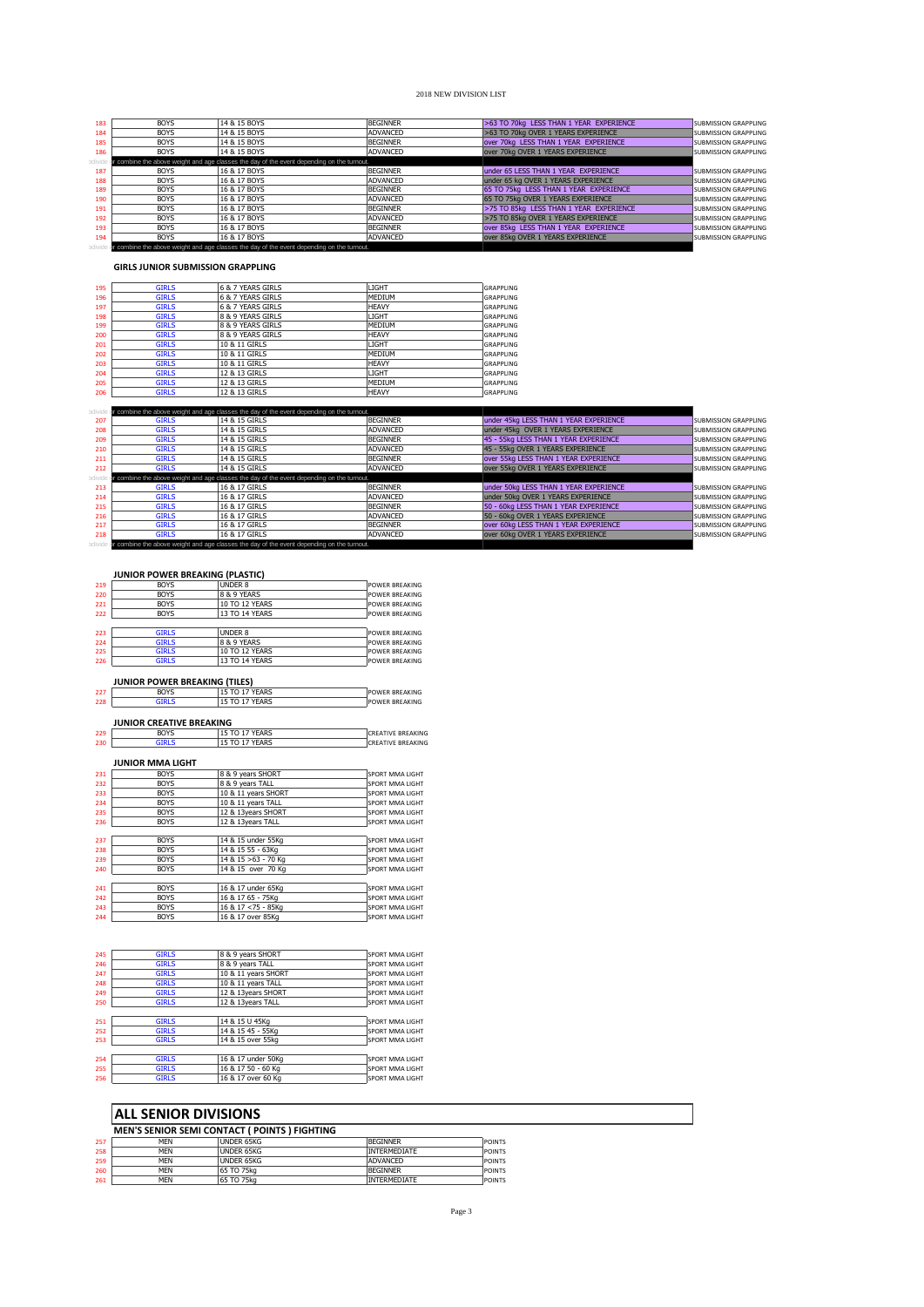| 262 | MEN        | 165 TO 75ka | IADVANCED           | <b>POINTS</b> |
|-----|------------|-------------|---------------------|---------------|
| 263 | MFN        | >75 TO 85kg | <b>BEGINNER</b>     | <b>POINTS</b> |
| 264 | <b>MEN</b> | >75 TO 85kg | <b>INTERMEDIATE</b> | <b>POINTS</b> |
| 265 | MEN        | >75 TO 85kg | <b>ADVANCED</b>     | <b>POINTS</b> |
| 266 | MFN        | >85 TO 95kg | <b>BEGINNER</b>     | <b>POINTS</b> |
| 267 | <b>MFN</b> | >85 TO 95kg | <b>INTERMEDIATE</b> | <b>POINTS</b> |
| 268 | MEN        | >85 TO 95kg | ADVANCED            | <b>POINTS</b> |
| 269 | <b>MFN</b> | OVER 95 KG  | <b>BEGINNER</b>     | <b>POINTS</b> |
| 270 | <b>MFN</b> | OVER 95 KG  | <b>INTERMEDIATE</b> | <b>POINTS</b> |
| 271 | MEN        | OVER 95 KG  | <b>ADVANCED</b>     | <b>POINTS</b> |
|     |            |             |                     |               |

| 272 | <b>WOMEN</b> | UNDER 50 KG   | <b>BEGINNER</b>     | <b>POINTS</b> |
|-----|--------------|---------------|---------------------|---------------|
| 273 | <b>WOMEN</b> | UNDER 50 KG   | <b>INTERMEDIATE</b> | <b>POINTS</b> |
| 274 | <b>WOMEN</b> | UNDER 50 KG   | <b>ADVANCED</b>     | <b>POINTS</b> |
| 275 | <b>WOMEN</b> | 50 TO 60KG    | <b>BEGINNER</b>     | <b>POINTS</b> |
| 276 | <b>WOMEN</b> | 50 TO 60KG    | <b>INTERMEDIATE</b> | <b>POINTS</b> |
| 277 | <b>WOMEN</b> | 50 TO 60KG    | <b>ADVANCED</b>     | <b>POINTS</b> |
| 278 | <b>WOMEN</b> | >60 TO 70KG   | <b>BEGINNER</b>     | <b>POINTS</b> |
| 279 | <b>WOMEN</b> | >60 TO 70KG   | <b>INTERMEDIATE</b> | <b>POINTS</b> |
| 280 | <b>WOMEN</b> | $>60$ TO 70KG | <b>ADVANCED</b>     | <b>POINTS</b> |
| 281 | <b>WOMEN</b> | OVER 70KG     | <b>BEGINNER</b>     | <b>POINTS</b> |
| 282 | <b>WOMEN</b> | OVER 70KG     | <b>INTERMEDIATE</b> | <b>POINTS</b> |
| 283 | <b>WOMEN</b> | OVER 70KG     | <b>ADVANCED</b>     | <b>POINTS</b> |

MEN UNDER 65KG White/yellow/orange CONTINUOUS 285 MEN UNDER 65KG GREEN / BLUE / PURPLE CONTINUOUS

28<br>
287 MEN UNDER 651075KG<br>
287 MEN 651075KG<br>
288 MEN 651075KG<br>
288 MEN 651075KG<br>
290 MEN 5751085KG<br>
291 MEN 7-751085KG<br>
291 MEN 7-751085KG<br>
292 MEN 7-751085KG<br>
292 MEN 7-751085KG<br>
292 MEN 7-751085KG<br>
292 MEN 7-751085KG<br>
2

 MEN >85 TO 95KG White/yellow/orange CONTINUOUS 294 MEN >85 TO 95KG GREEN / BLUE / PURPLE CONTINUOUS 295 MEN DINDER 65KG SEREN / BURENCONTINUOUS<br>286 MEN UNDER 65KG SEREN / BURENCONTINUOUS<br>287 MEN 55 TO 75KG White/yellow/orange continuous<br>289 MEN 55 TO 75KG White/yellow/orange continuous<br>289 MEN 55 TO 75KG SEREN / BURENCON

296 MEN OVER 95KG White/yellow/orange CONTINUOUS<br>297 MEN OVER 95KG GREEN GREEN / BLUE / PURPLE CONTINUOUS<br>298 MEN OVER 95KG - BROWN / BLACK CONTINUOUS

| '67 | MEN                    | 1>85 TO 95KG | INIERMEDIAIE         | I POINT.     |
|-----|------------------------|--------------|----------------------|--------------|
| 68  | <b>MFN</b>             | >85 TO 95kg  | <b>ADVANCED</b>      | <b>POINT</b> |
| 69  | <b>MFN</b>             | OVER 95 KG   | <b>BEGINNER</b>      | <b>POINT</b> |
| !70 | <b>MFN</b>             | OVER 95 KG   | <b>INTERMEDIATE</b>  | <b>POINT</b> |
| !71 | <b>MEN</b>             | OVER 95 KG   | <b>ADVANCED</b>      | POINT        |
|     | <b>WOMEN</b>           | UNDER 50 KG  | <b>BEGINNER</b>      | <b>POINT</b> |
| !72 |                        |              |                      |              |
| !73 | <b>WOMEN</b>           | UNDER 50 KG  | <b>INTERMEDIATE</b>  | <b>POINT</b> |
| 74  | <b>WOMEN</b>           | UNDER 50 KG  | <b>ADVANCED</b>      | <b>POINT</b> |
| !75 | <b>WOMEN</b>           | 50 TO 60KG   | <b>BEGINNER</b>      | <b>POINT</b> |
| --- | <b><i>ARRAIGHT</i></b> | FO TO COUR   | <b>TAPPDAIRSTATE</b> | -----        |

| <b>MEN</b>               | <b>&gt;85 IO 95KG</b> | <b>I BEGINNER</b>   | I POIN I     |
|--------------------------|-----------------------|---------------------|--------------|
| <b>MFN</b>               | >85 TO 95kg           | <b>INTERMEDIATE</b> | POINT        |
| <b>MFN</b>               | >85 TO 95kg           | ADVANCED            | POINT        |
| <b>MFN</b>               | OVER 95 KG            | <b>BEGINNER</b>     | POINT        |
| <b>MFN</b>               | OVER 95 KG            | <b>INTERMEDIATE</b> | POINT        |
| <b>MFN</b>               | OVER 95 KG            | <b>ADVANCED</b>     | <b>POINT</b> |
|                          |                       |                     |              |
|                          |                       |                     |              |
| <b><i>ARABASARES</i></b> | 111777777177          | <b>DECTIVIED</b>    | -----        |

| <b>BROWN / BLACK</b>         | <b>CONTINUOUS</b> |
|------------------------------|-------------------|
| White/vellow/orange          | <b>CONTINUOUS</b> |
| <b>GREEN / BLUE / PURPLE</b> | <b>CONTINUOUS</b> |
| <b>BROWN / BLACK</b>         | <b>CONTINUOUS</b> |
|                              |                   |

TRADITIONAL KATA<br>TRADITIONAL KATA

| 299 | <b>WOMEN</b> | UNDER 50KG        | White/yellow/orange          | <b>CONTINUOUS</b> |
|-----|--------------|-------------------|------------------------------|-------------------|
| 300 | <b>WOMEN</b> | <b>UNDER 50KG</b> | <b>GREEN / BLUE / PURPLE</b> | <b>CONTINUOUS</b> |
| 301 | <b>WOMEN</b> | <b>UNDER 50KG</b> | <b>BROWN / BLACK</b>         | <b>CONTINUOUS</b> |
| 302 | <b>WOMEN</b> | 50 TO 60KG        | White/yellow/orange          | <b>CONTINUOUS</b> |
| 303 | <b>WOMEN</b> | 50 TO 60KG        | <b>GREEN / BLUE / PURPLE</b> | <b>CONTINUOUS</b> |
| 304 | <b>WOMEN</b> | 50 TO 60KG        | <b>BROWN / BLACK</b>         | <b>CONTINUOUS</b> |
| 305 | <b>WOMEN</b> | >60 TO 70KG       | White/yellow/orange          | <b>CONTINUOUS</b> |
| 306 | <b>WOMEN</b> | >60 TO 70KG       | <b>GREEN / BLUE / PURPLE</b> | <b>CONTINUOUS</b> |
| 307 | <b>WOMEN</b> | >60 TO 70KG       | <b>BROWN / BLACK</b>         | <b>CONTINUOUS</b> |
| 308 | <b>WOMEN</b> | OVER 70KG         | White/yellow/orange          | <b>CONTINUOUS</b> |
| 309 | <b>WOMEN</b> | OVER 70KG         | <b>GREEN / BLUE / PURPLE</b> | <b>CONTINUOUS</b> |
| 310 | <b>WOMEN</b> | OVER 70KG         | <b>BROWN / BLACK</b>         | <b>CONTINUOUS</b> |
|     |              |                   |                              |                   |

### **WOMEN SENIOR LIGHT- CONTINUOUS (FIGHTING**

**SENIOR BLACK BELT POINTS - GRAND CHAMPIONSHIP**  MEN BLACK BELT OPEN GRAND CHAMPION 312 WOMEN BLACK BELT OPEN GRAND CHAMPION

**SENIORS TRADITIONAL WEAPONS KATA**<br>
MEN WHITE TO GREEN BELT<br>
MEN BLUE TO BLACK BELT

**SENIORS TRADITIONAL KATA**<br>313 MEN WHITE TO GREEN BELT TRADITIONAL KATA 313 MEN WHITE TO GREEN BELT TRADITIONAL KATA<br>314 MEN BLUE TO GREEN BELT TRADITIONAL KATA<br>315 WOMEN BLUE TO GREEN BELT TRADITIONAL KATA<br>316 WOMEN BLUE TO BLACK BELT TRADITIONAL KATA WHITE TO GREEN BELT

127 **JULIE TO GREEN BELT** TRADITIONAL WEAPONS KATA<br>218 **JULIE TO GREEN BELT TRADITIONAL WEAPONS KATA<br>219 WOMEN WILLTE TO GREEN TRADITIONAL WEAPONS KATA<br>220 WOMEN BLUE TO BLACK BELT TRADITIONAL WEAPONS KATA** 318 MEN <mark>BLUE TO BLACK BELT STAT STADITIONAL WEAPONS KATA (1999)</mark><br>319 WOMEN WHITE TO GREEN BELT TRADITIONAL WEAPONS KATA<br>320 WOMEN BLUE TO BLACK BELT TRADITIONAL WEAPONS KATA

**MEN SENIOR LIGHT- CONTINUOUS (FIGHTING**

| <b>MFN</b>                        | WHITE TO GREEN BELT                       | <b>FREESTYLE CREATIVE FORMS</b>                              |
|-----------------------------------|-------------------------------------------|--------------------------------------------------------------|
| <b>MFN</b>                        | <b>BLUE TO BLACK BELT</b>                 | <b>FREESTYLE CREATIVE FORMS</b>                              |
| <b>WOMEN</b>                      | WHITE TO GREEN BELT                       | <b>FREESTYLE CREATIVE FORMS</b>                              |
| <b>WOMEN</b>                      | <b>BLUE TO BLACK BELT</b>                 | <b>FREESTYLE CREATIVE FORMS</b>                              |
|                                   | SENIORS FREE STYLE CREATIVE WEAPONS FORMS |                                                              |
| <b>MFN</b>                        | WHITE TO GREEN BELT                       | <b>FREESTYLE CREATIVE WEAPON FORMS</b>                       |
| <b>MFN</b>                        | <b>BLUE TO BLACK BELT</b>                 | <b>FREESTYLE CREATIVE WEAPON FORMS</b>                       |
| <b>WOMEN</b>                      | WHITE TO GREEN BELT                       | <b>FREESTYLE CREATIVE WEAPON FORMS</b>                       |
|                                   |                                           |                                                              |
| <b>WOMEN</b>                      | <b>BLUE TO BLACK BELT</b>                 |                                                              |
|                                   | SENIOR TRADITIONAL UNISON KATA<br>OPEN    | <b>FREESTYLE CREATIVE WEAPON FORMS</b><br><b>UNISON KATA</b> |
| <b>SENIORS SYNCHRONISED FORMS</b> |                                           |                                                              |
|                                   | <b>OPEN</b>                               | SYNCHRONISED FORMS                                           |
|                                   |                                           |                                                              |
|                                   | SENIORS X TREME KICKING CHALLENGE         |                                                              |
|                                   | <b>MFN OPFN</b>                           | <b>X-TREME KICKING</b>                                       |

## **MEN SENIOR SUBMISSION GRAPPLING**

|      | IVIEN SENIUR SUBIVIISSIUN GRAPPLING |                                  |                 |                                |                             |  |  |
|------|-------------------------------------|----------------------------------|-----------------|--------------------------------|-----------------------------|--|--|
| 333  | <b>MFN</b>                          | LUNDER 60KG BANTAM WEIGHT        | <b>BEGINNER</b> | LESS THAN 1 YEAR EXPERIENCE    | <b>SUBMISSION GRAPPLING</b> |  |  |
| 334  | <b>MFN</b>                          | LUNDER 60KG BANTAM WEIGHT        | <b>ADVANCED</b> | <b>OVER 1 YEARS EXPERIENCE</b> | <b>SUBMISSION GRAPPLING</b> |  |  |
| 335  | <b>MFN</b>                          | 60 TO 66KG FFATHER WEIGHT        | <b>BEGINNER</b> | LESS THAN 1 YEAR EXPERIENCE    | <b>SUBMISSION GRAPPLING</b> |  |  |
| 336. | <b>MFN</b>                          | <b>60 TO 66KG FFATHER WEIGHT</b> | ADVANCED        | <b>OVER 1 YEARS EXPERIENCE</b> | <b>SUBMISSION GRAPPLING</b> |  |  |
| 337  | <b>MFN</b>                          | >66 TO 70KG LIGHT WEIGHT         | <b>BEGINNER</b> | LESS THAN 1 YEAR EXPERIENCE    | <b>SUBMISSION GRAPPLING</b> |  |  |
| 338  | <b>MFN</b>                          | >66 TO 70KG LIGHT WEIGHT         | <b>ADVANCED</b> | <b>OVER 1 YEARS EXPERIENCE</b> | SUBMISSION GRAPPLING        |  |  |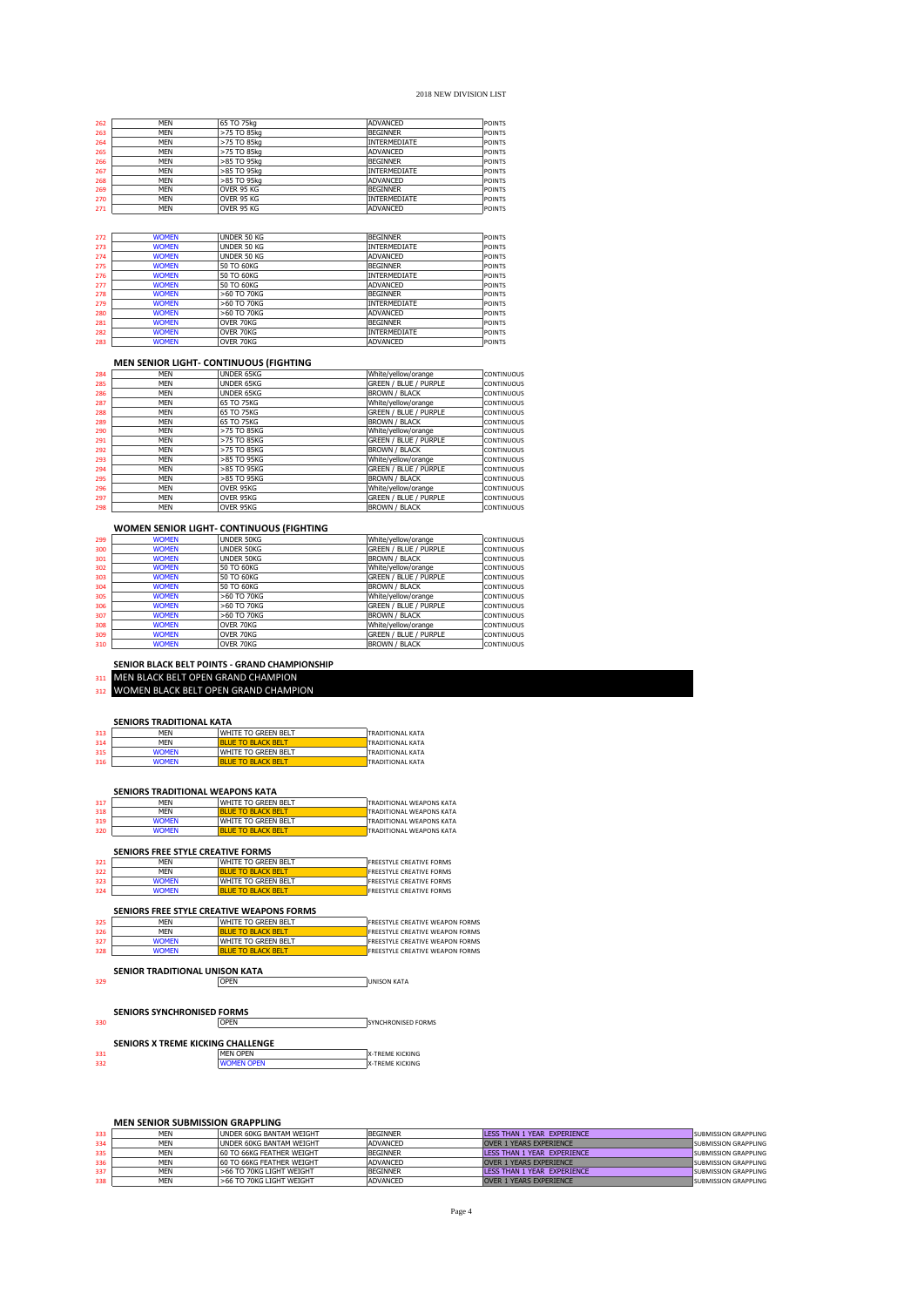| 339 | MFN        | >70 TO 75KG WELTER WEIGHT                                                                     | <b>BEGINNER</b> | LESS THAN 1 YEAR EXPERIENCE    | <b>SUBMISSION GRAPPLING</b> |
|-----|------------|-----------------------------------------------------------------------------------------------|-----------------|--------------------------------|-----------------------------|
| 340 | MFN        | >70 TO 75KG WFLTER WEIGHT                                                                     | <b>ADVANCED</b> | <b>OVER 1 YEARS EXPERIENCE</b> | <b>SUBMISSION GRAPPLING</b> |
| 341 | <b>MFN</b> | >75 TO 81KG MIDDLE WEIGHT                                                                     | <b>BEGINNER</b> | LESS THAN 1 YEAR EXPERIENCE    | <b>SUBMISSION GRAPPLING</b> |
| 342 | MEN        | >75 TO 81KG MIDDLE WEIGHT                                                                     | ADVANCED        | <b>OVER 1 YEARS EXPERIENCE</b> | <b>SUBMISSION GRAPPLING</b> |
| 343 | MFN        | >81 TO 87KG LIGHT HEAVY WEIGHT                                                                | <b>BEGINNER</b> | LESS THAN 1 YEAR EXPERIENCE    | <b>SUBMISSION GRAPPLING</b> |
| 344 | MFN        | >81 TO 87KG LIGHT HEAVY WEIGHT                                                                | <b>ADVANCED</b> | <b>OVER 1 YEARS EXPERIENCE</b> | <b>SUBMISSION GRAPPLING</b> |
| 345 | MFN        | >87 TO 93KG CRUISER WEIGHT                                                                    | <b>BEGINNER</b> | LESS THAN 1 YEAR EXPERIENCE    | <b>SUBMISSION GRAPPLING</b> |
| 346 | MFN        | >87 TO 93KG CRUISER WEIGHT                                                                    | <b>ADVANCED</b> | <b>OVER 1 YEARS EXPERIENCE</b> | <b>SUBMISSION GRAPPLING</b> |
| 347 | MFN        | >93 TO 98KG HEAVY WEIGHT                                                                      | <b>BEGINNER</b> | LESS THAN 1 YEAR EXPERIENCE    | <b>SUBMISSION GRAPPLING</b> |
| 348 | MEN        | >93 TO 98KG HEAVY WEIGHT                                                                      | <b>ADVANCED</b> | <b>OVER 1 YEARS EXPERIENCE</b> | <b>SUBMISSION GRAPPLING</b> |
| 349 | MFN        | OVER 98KG SUPER HEAVY WEIGHT                                                                  | <b>BEGINNER</b> | LESS THAN 1 YEAR EXPERIENCE    | <b>SUBMISSION GRAPPLING</b> |
| 350 | MFN        | OVER 98KG SUPER HEAVY WEIGHT                                                                  | ADVANCED        | <b>OVER 1 YEARS EXPERIENCE</b> | <b>SUBMISSION GRAPPLING</b> |
|     |            | ombine the above weight and experience classes the day of the event depending on the turnout. |                 |                                |                             |

## **WOMEN SENIOR SUBMISSION GRAPPLING**

| 351 | <b>WOMEN</b> | UNDER 55KG                                                                                     | <b>BEGINNER</b> | LESS THAN 1 YEAR EXPERIENCE    | <b>SUBMISSION GRAPPLING</b> |
|-----|--------------|------------------------------------------------------------------------------------------------|-----------------|--------------------------------|-----------------------------|
| 352 | <b>WOMEN</b> | UNDER 55KG                                                                                     | ADVANCED        | <b>OVER 1 YEARS EXPERIENCE</b> | <b>SUBMISSION GRAPPLING</b> |
| 353 | <b>WOMEN</b> | 55 - 61Ka                                                                                      | <b>BEGINNER</b> | LESS THAN 1 YEAR EXPERIENCE    | <b>SUBMISSION GRAPPLING</b> |
| 354 | <b>WOMEN</b> | 55 - 61Kg                                                                                      | ADVANCED        | <b>OVER 1 YEARS EXPERIENCE</b> | <b>SUBMISSION GRAPPLING</b> |
| 355 | <b>WOMEN</b> | $>61 - 69$ Ka                                                                                  | <b>BEGINNER</b> | LESS THAN 1 YEAR EXPERIENCE    | <b>SUBMISSION GRAPPLING</b> |
| 356 | <b>WOMEN</b> | $>61 - 69$ Kg                                                                                  | ADVANCED        | <b>OVER 1 YEARS EXPERIENCE</b> | <b>SUBMISSION GRAPPLING</b> |
| 357 | <b>WOMEN</b> | >69 - 74Ka                                                                                     | <b>BEGINNER</b> | LESS THAN 1 YEAR EXPERIENCE    | <b>SUBMISSION GRAPPLING</b> |
| 358 | <b>WOMEN</b> | >69 - 74Ka                                                                                     | ADVANCED        | <b>OVER 1 YEARS EXPERIENCE</b> | <b>SUBMISSION GRAPPLING</b> |
| 359 | <b>WOMEN</b> | $>74 - 80$ Ka                                                                                  | <b>BEGINNER</b> | LESS THAN 1 YEAR EXPERIENCE    | <b>SUBMISSION GRAPPLING</b> |
| 360 | <b>WOMEN</b> | $>74 - 80$ Ka                                                                                  | ADVANCED        | <b>OVER 1 YEARS EXPERIENCE</b> | <b>SUBMISSION GRAPPLING</b> |
| 361 | <b>WOMEN</b> | OVER 80KG                                                                                      | <b>BEGINNER</b> | LESS THAN 1 YEAR EXPERIENCE    | <b>SUBMISSION GRAPPLING</b> |
| 362 | <b>WOMEN</b> | OVER 80KG                                                                                      | ADVANCED        | <b>OVER 1 YEARS EXPERIENCE</b> | <b>SUBMISSION GRAPPLING</b> |
|     |              | combine the above weight and experience classes the day of the event depending on the turnout. |                 |                                |                             |

## **MASTERS MEN SUBMISSION GRAPPLING**

| 363 |                                           | 35-45 YEARS                                                                                    | <b>BEGINNER</b> | LESS THAN 1 YEAR EXPERIENCE | <b>SUBMISSION GRAPPLING</b> |  |
|-----|-------------------------------------------|------------------------------------------------------------------------------------------------|-----------------|-----------------------------|-----------------------------|--|
|     |                                           | 35-45 YEARS                                                                                    | ADVANCED        | OVER 1 YEARS EXPERIENCE     | <b>SUBMISSION GRAPPLING</b> |  |
| 365 |                                           | MEN'S OVER 45 YEARS                                                                            | OPEN            | OPEN                        | <b>SUBMISSION GRAPPLING</b> |  |
|     |                                           | combine the above weight and experience classes the day of the event depending on the turnout. |                 |                             |                             |  |
|     | <b>MASTERS WOMEN SUBMISSION GRAPPLING</b> |                                                                                                |                 |                             |                             |  |

| <b>VOMEN</b> | 35-45 YEARS                                                                                    | <b>BEGINNER</b> | LESS THAN 1 YEAR EXPERIENCE    | <b>SUBMISSION GRAPPLING</b> |
|--------------|------------------------------------------------------------------------------------------------|-----------------|--------------------------------|-----------------------------|
| <b>VOMEN</b> | 35-45 YEARS                                                                                    | ADVANCED        | <b>OVER 1 YEARS EXPERIENCE</b> | <b>SUBMISSION GRAPPLING</b> |
| <b>VOMEN</b> | WOMEN'S OVER 45 YEARS                                                                          | OPEN            |                                | <b>SUBMISSION GRAPPLING</b> |
|              | combine the above weight and experience classes the day of the event depending on the turnout. |                 |                                |                             |

# **MEN SENIOR MMA LIGHT**

| 369 | MFN                           | UNDER 70KG        | FEATHERWEIGHT        | SPORT MMA LIGHT |
|-----|-------------------------------|-------------------|----------------------|-----------------|
| 370 | <b>MFN</b>                    | 70 - 77kg         | <b>LIGHTWFIGHT</b>   | SPORT MMA LIGHT |
| 371 | <b>MFN</b>                    | $>77 - 84k$ a     | WELTERWEIGHT         | SPORT MMA LIGHT |
| 372 | <b>MFN</b>                    | $>84 - 90$ kg     | MIDDLE WEIGHT        | SPORT MMA LIGHT |
| 373 | <b>MFN</b>                    | >90 - 96ka        | LIGHT HEAVY          | SPORT MMA LIGHT |
| 374 | <b>MFN</b>                    | OVER 96kg         | <b>HEAVYWEIGHT</b>   | SPORT MMA LIGHT |
|     | <b>WOMEN SENIOR MMA LIGHT</b> |                   |                      |                 |
| 375 | <b>WOMEN</b>                  | <b>UNDER 55KG</b> | <b>LIGHTWFIGHT</b>   | SPORT MMA LIGHT |
| 376 | <b>WOMEN</b>                  | 55 - 64Kg         | <b>WFI TERWEIGHT</b> | SPORT MMA LIGHT |
| 377 | <b>WOMEN</b>                  | $>64 - 74$ Kg     | MIDDLE WEIGHT        | SPORT MMA LIGHT |
|     |                               |                   |                      |                 |
| 378 | <b>WOMEN</b>                  | OVER 74 KG        | <b>HEAVYWEIGHT</b>   | SPORT MMA LIGHT |
|     | <b>SENIOR MMA SPORT FULL</b>  |                   |                      |                 |
| 379 | <b>MFN</b>                    | <b>UNDER 70KG</b> | <b>FEATHERWEIGHT</b> | SPORT MMA FULL  |
| 380 | <b>MFN</b>                    | $70 - 77$ ka      | <b>LIGHTWFIGHT</b>   | SPORT MMA FULL  |
| 381 | <b>MFN</b>                    | >77 - 84kg        | WELTERWEIGHT         | SPORT MMA FULL  |
| 382 | <b>MFN</b>                    | $>84 - 90$ ka     | MIDDLE WEIGHT        | SPORT MMA FULL  |
| 383 | <b>MFN</b>                    | $>90 - 96$ kg     | <b>LIGHT HEAVY</b>   | SPORT MMA FULL  |
| 384 | <b>MFN</b>                    | OVER 96kg         | <b>HEAVYWEIGHT</b>   | SPORT MMA FULL  |
|     |                               |                   |                      |                 |
| 385 | <b>WOMEN</b>                  | <b>UNDER 55KG</b> | <b>LIGHTWEIGHT</b>   | SPORT MMA FULL  |
| 386 | <b>WOMEN</b>                  | 55 - 64Kg         | WELTERWEIGHT         | SPORT MMA FULL  |
| 387 | <b>WOMEN</b>                  | $>64 - 74$ Kg     | MIDDLE WEIGHT        | SPORT MMA FULL  |

|     | <b>SENIOR POWER BREAKING DIVISION</b> |                   |                      |                       |
|-----|---------------------------------------|-------------------|----------------------|-----------------------|
| 389 | <b>MFN</b>                            | 75 KG AND UNDER   | I IGHTWFIGHT         | <b>POWER BREAKING</b> |
| 390 | <b>MFN</b>                            | >75 TO 90 KG      | <b>MIDDI EWFIGHT</b> | <b>POWER BREAKING</b> |
| 391 | <b>MFN</b>                            | OVER 90 KG        | <b>HEAVYWEIGHT</b>   | <b>POWER BREAKING</b> |
| 392 | <b>WOMEN</b>                          | <b>UNDER 60KG</b> | <b>LIGHTWFIGHT</b>   | <b>POWER BREAKING</b> |
| 393 | <b>WOMEN</b>                          | $>60$ TO 70 KG    | <b>MIDDLEWEIGHT</b>  | <b>POWER BREAKING</b> |
| 394 | <b>WOMEN</b>                          | OVER 70 KG        | <b>HEAVYWEIGHT</b>   | <b>POWER BREAKING</b> |

|     | SENIOR CREATIVE BREAKING DIVISION |                  |                       |                          |  |  |
|-----|-----------------------------------|------------------|-----------------------|--------------------------|--|--|
| 395 | <b>MFN</b>                        | lunder 90 kg     | <b>IMIDDI EWEIGHT</b> | <b>CREATIVE BREAKING</b> |  |  |
| 396 | <b>MFN</b>                        | OVER 90 KG       | <b>HEAVYWEIGHT</b>    | <b>CREATIVE BREAKING</b> |  |  |
| 397 | <b>WOMEN</b>                      | 165 KG AND UNDER | <b>LIGHTWEIGHT</b>    | <b>CREATIVE BREAKING</b> |  |  |
| 398 | <b>WOMEN</b>                      | OVER 65 KG       | <b>MIDDLEWEIGHT</b>   | <b>CREATIVE BREAKING</b> |  |  |

## **SENIORS TAG TEAM CHALLENGE**

| 399 | MFN          | <b>WHITE TO GREEN</b> | <b>TAG TEAM FIGHTING</b> |
|-----|--------------|-----------------------|--------------------------|
| 400 | MFN          | <b>BLUE TO BLACK</b>  | <b>TAG TEAM FIGHTING</b> |
| 401 | WOMEN        | <b>WHITE TO GREEN</b> | <b>TAG TEAM FIGHTING</b> |
| 402 | <b>NOMEN</b> | <b>BLUE TO BLACK</b>  | <b>TAG TEAM FIGHTING</b> |
|     |              |                       |                          |

## **SENIOR VETERANS POINT FIGHTING**

| 403 | <b>MFN</b>   | 35 TO 44 YEARS    | <b>WHITE TO GREEN</b> | POINTS/SEMI |
|-----|--------------|-------------------|-----------------------|-------------|
| 404 | <b>MFN</b>   | 35 TO 44 YEARS    | BLUE TO BLACK         | POINTS/SEMI |
| 405 | MFN          | 45 YEARS AND OVER | <b>WHITE TO GREEN</b> | POINTS/SEMI |
| 406 | <b>MFN</b>   | 45 YEARS AND OVER | BLUE TO BLACK         | POINTS/SEMI |
| 407 | <b>WOMEN</b> | 35 TO 44 YEARS    | WHITE TO GREEN        | POINTS/SEMI |
| 408 | <b>WOMEN</b> | 35 TO 44 YEARS    | <b>BLUE TO BLACK</b>  | POINTS/SEMI |
| 409 | <b>WOMEN</b> | 45 YEARS AND OVER | <b>WHITE TO GREEN</b> | POINTS/SEMI |
| 410 | <b>WOMEN</b> | 45 YEARS AND OVER | <b>BLUE TO BLACK</b>  | POINTS/SEMI |

**SENIOR VETERANS CONTINUOUS FIGHTING**